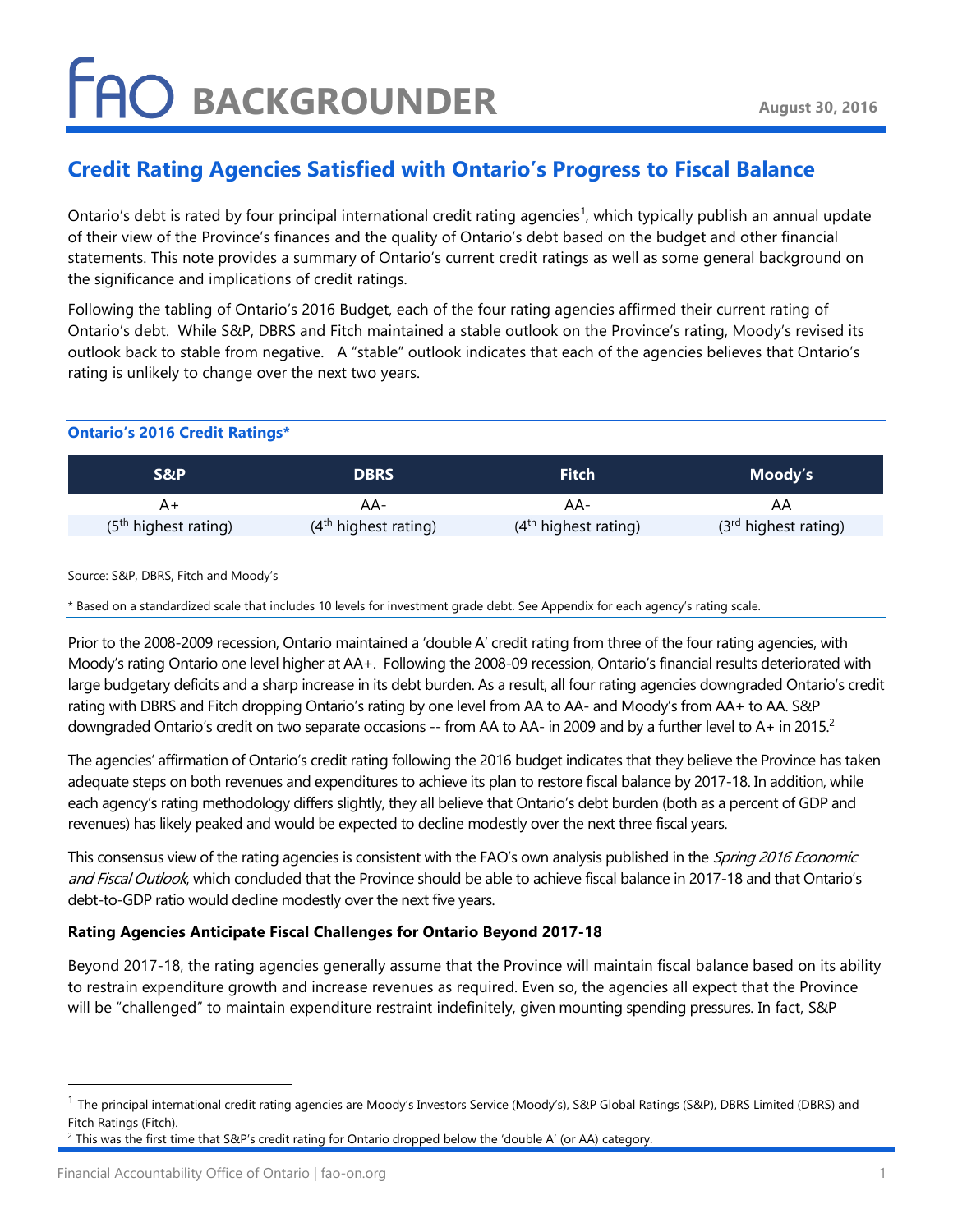# O BACKGROUNDER

anticipates that the Province will post moderate deficits (on an adjusted basis<sup>3</sup>) beginning in 2018-19, that will persist over the forecast horizon, largely as a result of the Province's large infrastructure investment plans.

#### Debt Burden Remains a Key Weakness for Ontario's Credit Rating Outlook

In addition to the challenges of maintaining fiscal balance, the agencies continue to emphasize that the Province's relatively high debt burden compared to other provinces and international peers, remains a key weakness for Ontario's credit outlook. Indeed, Ontario's relatively high debt burden was an important determinant behind both Fitch and S&P's decision to downgrade the Province's credit rating in December 2014 and July 2015.

If Ontario's fiscal balance were to return to deficit beyond 2017-18, either through an easing of expenditure management restraint or through unexpected weakness in revenues (as a result of slower than expected economic growth), the agencies would be expected to revise Ontario's credit outlook to negative followed by a potential credit rating downgrade. A credit rating downgrade could lead to higher borrowing costs for Ontario and a more difficult fiscal position.

#### Ontario's Credit Quality Remains High

Despite Ontario's fiscal challenges, the Province's credit rating remains relatively high compared with other Canadian provinces. The rating agencies view Ontario's credit quality as being supported by a number of key credit strengths including a large and well-diversified economy, a strong record of prudent financial management and the high degree of fiscal flexibility inherent in Canada's federal-provincial framework. In general, Ontario's credit rating is comparable to those of Manitoba and Quebec, but lower than Saskatchewan or British Columbia.

| <b>Province</b>             | S&P              | <b>DBRS</b>       | Moody's        | <b>Fitch</b> |
|-----------------------------|------------------|-------------------|----------------|--------------|
| <b>Alberta</b>              | AA (negative)    | AA (high, stable) | Aa1 (negative) |              |
| <b>British Columbia</b>     | AAA (stable)     | AA (high, stable) | Aaa (stable)   | AAA (stable) |
| <b>Saskatchewan</b>         | $AA+$ (negative) | AA (Stable)       | Aaa (stable)   | AA (stable)  |
| <b>Manitoba</b>             | AA- (Negative)   | A (high, stable)  | Aa2 (stable)   |              |
| <b>Ontario</b>              | $A+$ (stable)    | AA (low, stable)  | Aa2 (stable)   | AA- (stable) |
| Quebec                      | $A+$ (positive)  | A (high, stable)  | Aa2 (stable)   | AA- (stable) |
| <b>New Brunswick</b>        | $A+$ (stable)    | A (high, stable)  | Aa2 (stable)   |              |
| Nova Scotia                 | $A+$ (stable)    | A (high, Stable)  | Aa2 (stable)   |              |
| <b>Newfoundland</b>         | A (negative)     | A (low, stable)   | Aa3 (negative) |              |
| <b>Prince Edward Island</b> | A (stable)       | A (low, stable)   | Aa2 (stable)   |              |

#### Provincial Credit Ratings, 2016

Source: TD Securities and updated by the FAO

l

 $^3$  Ratings agencies typically make adjustments to the Province's reported fiscal balance to recognize capital expenditures as incurred rather than as amortized.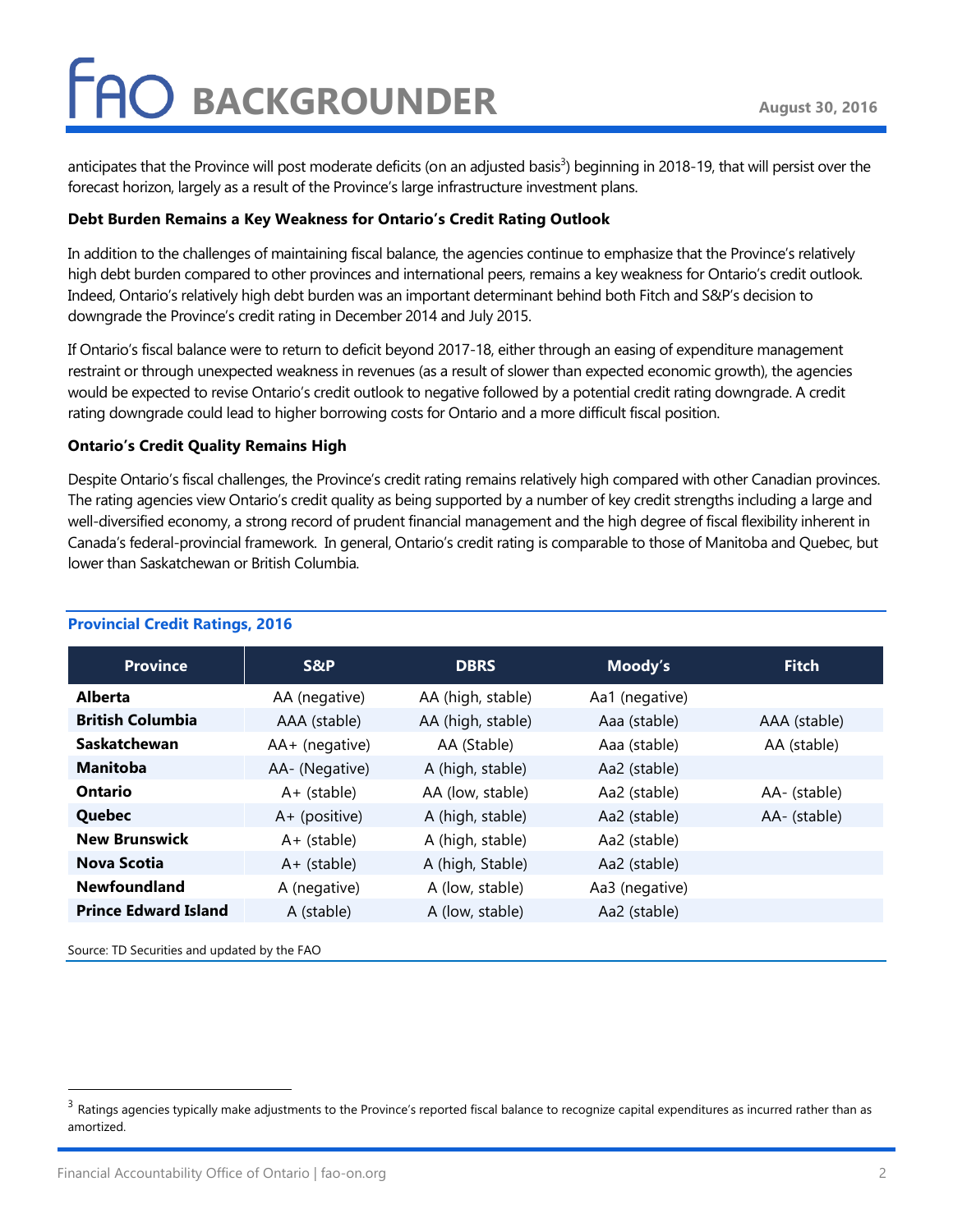# O BACKGROUNDER

#### Background on Rating Agencies

Credit rating agencies are private, for-profit companies which assign a credit rating to the debt of governments or corporations based on the borrower's ability to repay the debt as well as make timely interest payments.

Credit ratings represent an independent opinion on the ability of an individual corporation or government to meet all financial obligations on a timely basis. A credit rating is a relative measure of the probability of default by a government or corporation, based on forecasts of economic and financial variables and an assessment of future developments and risks.

Rating agencies typically also assign "outlooks" to credit ratings. The outlook of a credit rating indicates the likely direction of a borrower's credit rating over the next two years. An outlook can either be stable, negative or positive. A stable outlook indicates that the borrower's rating, all else equal, is unlikely to change in the short term, while a negative or positive outlook indicates that the rating is likely to be lowered or raised over the same period. A change in a credit rating outlook does not necessarily indicate a change in the current credit rating.

#### Credit Ratings Are an Important Determinant of the Cost of Borrowing

Credit ratings are used by investors to assess the risk of default of a particular borrower, which is used to determine the incremental cost ("credit spread") for a borrower. This credit spread is reflected in the interest rate paid by borrowers, such as Ontario. Generally, all else equal, higher credit ratings result in lower borrowing costs, while lower ratings typically lead to higher borrowing costs.

Debt issuers (governments and corporations) are charged a fee by credit rating agencies to issue a credit rating while investors (purchasers of debt) also pay a fee to access credit reports. The critical importance of an agency's reputation ensures that credit rating agencies strive to provide unbiased and accurate assessments of credit risk.

### Appendix

| <b>Rating Description</b>       | <b>Credit Quality</b> | S&P        | <b>DBRS</b> | Moody's         | <b>Fitch</b> |
|---------------------------------|-----------------------|------------|-------------|-----------------|--------------|
|                                 |                       | Long Term  | Long Term   | Long Term       | Long Term    |
| Investment-grade                | Extremely<br>Strong   | AAA        | AAA         | Aaa             | AAA          |
|                                 |                       | $AA+$      | AA (high)   | Aa1             | $AA+$        |
|                                 |                       | AA         | AA          | Aa2             | AA           |
|                                 |                       | $AA-$      | AA (low)    | Aa3             | AA-          |
|                                 | Very Strong           | $A+$       | A (high)    | A <sub>1</sub>  | $A+$         |
|                                 |                       | A          | A           | A <sub>2</sub>  | A            |
|                                 |                       | A-         | A (low)     | A <sub>3</sub>  | $A -$        |
|                                 | Strong                | BBB+       | BBB (high)  | Baa1            | $BBB+$       |
|                                 |                       | <b>BBB</b> | <b>BBB</b>  | Baa2            | <b>BBB</b>   |
|                                 |                       | BBB-       | BBB (low)   | Baa3            | BBB-         |
| <b>Non Investment-</b><br>grade | Speculative           | $BB+$      | BB (high)   | Ba1             | $BB+$        |
|                                 |                       | <b>BB</b>  | <b>BB</b>   | Ba <sub>2</sub> | <b>BB</b>    |
|                                 |                       | BB-        | BB (low)    | Ba3             | BB-          |

#### Ratings Agency Translation Matrix